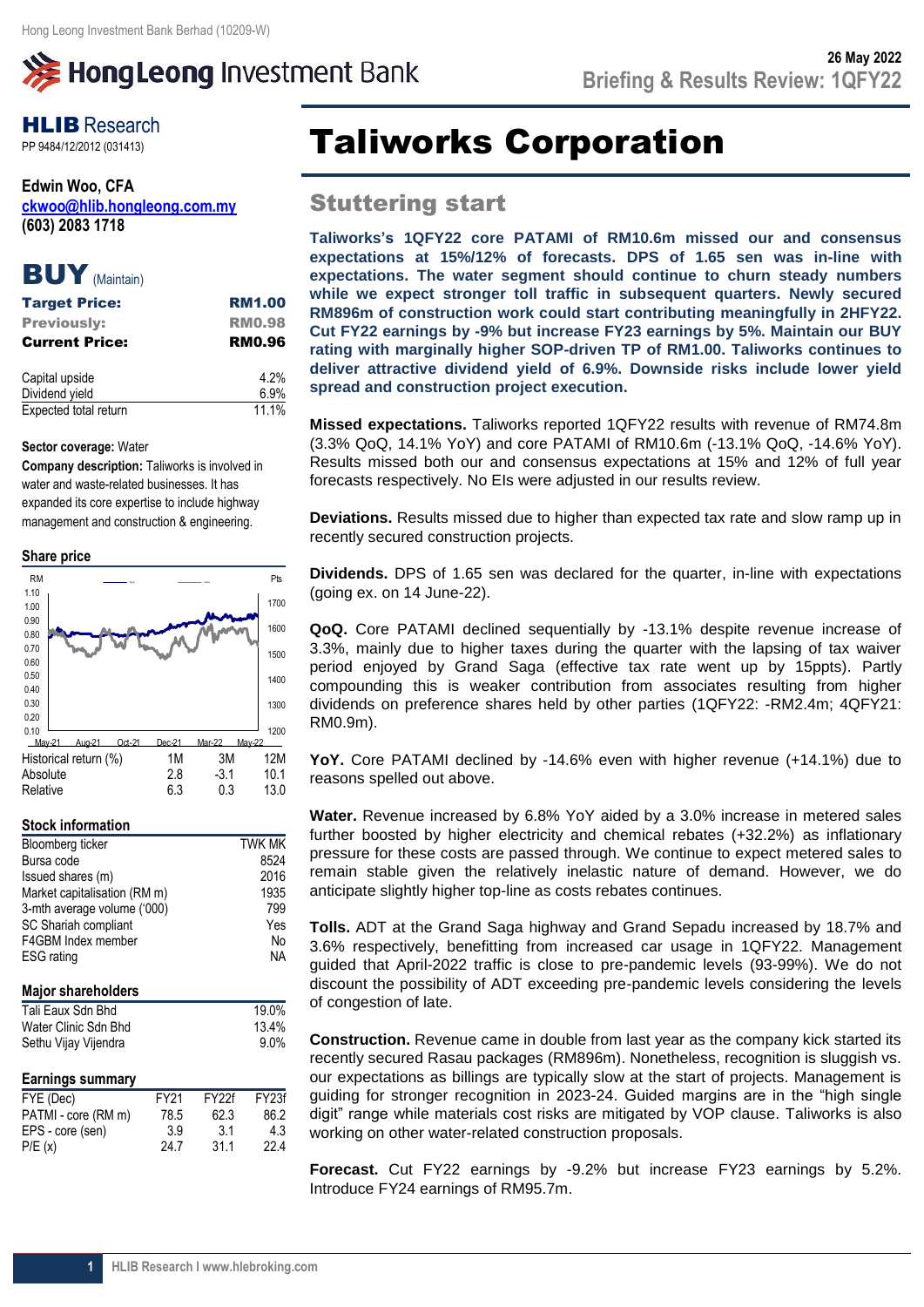**Maintain BUY, TP: RM1.00.** Maintain BUY with slightly higher SOP-driven TP of RM1.00 (from RM0.98). Taliworks's defensive source of earnings should anchor its healthy sustainable yields of 6.9% for FY22-23. We continue to like Taliworks for its solid dividend return profile and earnings trajectory. Key downside risks include lower yield spread and construction project execution.

| Figure #1<br><b>Quarterly results comparison</b> |               |        |        |         |         |
|--------------------------------------------------|---------------|--------|--------|---------|---------|
| FYE Dec (RM m)                                   | <b>1QFY21</b> | 4QFY21 | 1QFY22 | QoQ (%) | YoY (%) |
| Revenue                                          | 65.6          | 72.4   | 74.8   | 3.3     | 14.1    |
| <b>EBITDA</b>                                    | 25.9          | 29.7   | 31.4   | 5.5     | 21.1    |
| Finance cost                                     | (4.7)         | (4.8)  | (4.5)  | (6.4)   | (3.6)   |
| Share of results of JV                           | 0.4           | 0.4    | 0.5    | 54.5    | 36.4    |
| Share of results of associate                    | 2.3           | 0.9    | (2.4)  | (358.5) | (203.3) |
| <b>PBT</b>                                       | 16.7          | 13.8   | 17.0   | 23.2    | 1.9     |
| PAT                                              | 13.8          | 12.0   | 11.5   | (4.0)   | (16.4)  |
| Core PATMI                                       | 12.4          | 12.2   | 10.6   | (13.1)  | (14.6)  |
| <b>Reported PATMI</b>                            | 12.4          | 12.2   | 10.6   | (13.1)  | (14.6)  |
| Core EPS (sen)                                   | 0.6           | 0.6    | 0.5    | (13.1)  | (14.6)  |
| EBITDA margin (%)                                | 39.4%         | 41.1%  | 41.9%  |         |         |
| PBT margin (%)                                   | 25.5%         | 19.1%  | 22.8%  |         |         |
| PATMI margin (%)                                 | 18.9%         | 16.8%  | 14.1%  |         |         |

### **Figure #2 SOP valuation for Taliworks**

| Sum of parts                             | <b>Multiplier</b> | <b>Cost of Equity</b> | Value  | <b>Stake</b> | Value  | Per Share |
|------------------------------------------|-------------------|-----------------------|--------|--------------|--------|-----------|
|                                          | (x)               | $(\%)$                | (RM m) | (%)          | (RM m) | (RM)      |
| Highway Assets                           |                   |                       |        |              |        |           |
| Cheras-Kajang Highway                    |                   | $\overline{7}$        | 577    | 51           | 294.39 | 0.15      |
| <b>NNKSB</b>                             |                   | $\overline{7}$        | 269    | 45           | 111    | 0.06      |
| Water Operations                         |                   |                       |        |              |        |           |
| SHSB & Taliworks Langkawi                |                   | 8                     | 537    | 100          | 537    | 0.27      |
| Solid Waste Management                   |                   |                       |        |              |        |           |
| SWME based on acquisition price          |                   |                       | 700    | 35           | 245    | 0.12      |
| Construction                             | 7                 |                       | 76     | 100          | 76     | 0.04      |
| Receivables owed by SPLASH               |                   |                       |        |              | 714    | 0.35      |
| Net Cash and financial assets            |                   |                       |        |              | 20     | 0.01      |
| <b>SOP Valuation</b><br>111100<br>$\sim$ |                   |                       |        |              | 1,998  | 1.00      |

*HLIB Research*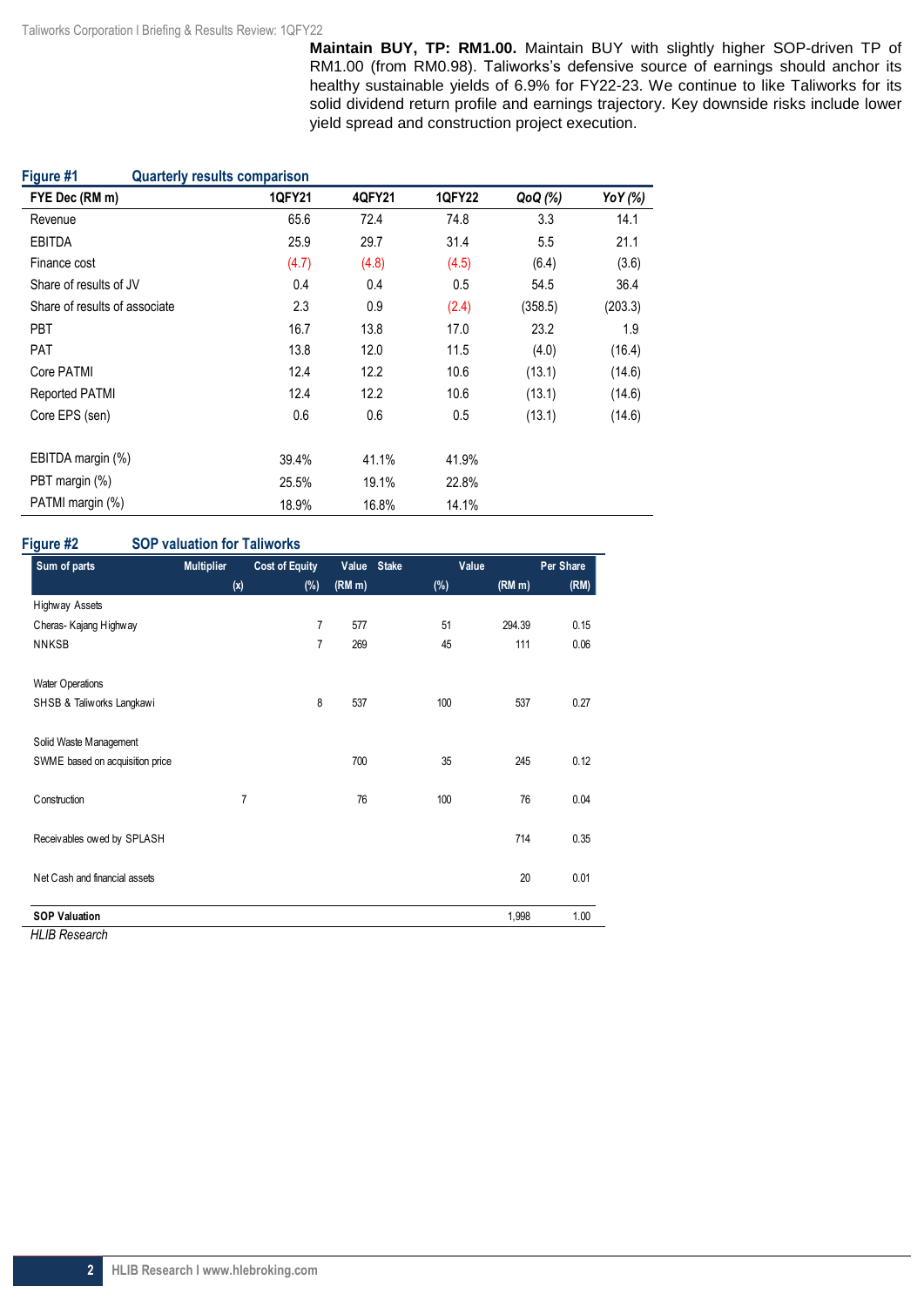### **Financial Forecast**

*All items in (RM m) unless otherwise stated*

|  | <b>Balance Sheet</b> |  |  |  |
|--|----------------------|--|--|--|

l,

| <b>FYE Dec</b>       | <b>FY20</b> | <b>FY21</b> | <b>FY22f</b> | FY23f   | <b>FY24f</b> | <b>FYE Dec</b>     | <b>FY20</b>              | <b>FY21</b> | <b>FY22f</b> | FY23f                    | FY24f                    |
|----------------------|-------------|-------------|--------------|---------|--------------|--------------------|--------------------------|-------------|--------------|--------------------------|--------------------------|
| Cash                 | 504.4       | 457.8       | 513.4        | 630.3   | 478.4        | Revenue            | 317.9                    | 302.6       | 442.3        | 718.3                    | 562.9                    |
| Receivables          | 125.5       | 80.2        | 58.4         | 46.8    | 45.3         | <b>EBITDA</b>      | 128.9                    | 155.9       | 115.8        | 119.9                    | 140.8                    |
| Inventories          | 2.9         | 2.3         | 2.3          | 2.3     | 2.3          | EBIT               | 96.9                     | 118.8       | 99.0         | 124.5                    | 130.7                    |
| <b>PPE</b>           | 8.9         | 6.1         | 6.9          | 7.4     | 7.7          | Finance cost       | (21.2)                   | (19.1)      | (17.5)       | (17.5)                   | (17.5)                   |
| Others               | 1,433.3     | 1,396.6     | 1,374.7      | 1,357.9 | 1,346.0      | Associates & JV    | 2.8                      | 14.3        | 6.0          | 11.0                     | 16.0                     |
| Assets               | 2,075.0     | 1,943.1     | 1,955.8      | 2,044.6 | 1,879.7      | Profit before tax  | 78.5                     | 114.0       | 87.5         | 118.0                    | 129.2                    |
|                      |             |             |              |         |              | Tax                | (15.0)                   | (11.6)      | (19.6)       | (25.7)                   | (27.2)                   |
| Payables             | 94.9        | 72.7        | 180.5        | 340.1   | 236.2        | Net profit         | 63.5                     | 102.4       | 68.0         | 92.3                     | 102.1                    |
| Debt                 | 403.5       | 358.5       | 328.5        | 298.5   | 268.5        | Minority interest  | 4.0                      | 23.9        | 5.7          | 6.0                      | 6.4                      |
| Others               | 368.9       | 354.5       | 354.5        | 354.5   | 354.5        | <b>Core PATAMI</b> | 59.5                     | 78.5        | 62.3         | 86.2                     | 95.7                     |
| Liabilities          | 867.3       | 785.7       | 863.5        | 993.1   | 859.2        | Exceptionals       | $\overline{\phantom{a}}$ |             |              | $\overline{\phantom{0}}$ | $\overline{\phantom{a}}$ |
|                      |             |             |              |         |              | Reported PATAMI    | 59.5                     | 78.5        | 62.3         | 86.2                     | 95.7                     |
| Shareholder's equity | 959.3       | 904.8       | 834.0        | 787.1   | 749.7        |                    |                          |             |              |                          |                          |
| Minority interest    | 248.4       | 252.6       | 258.3        | 264.4   | 270.8        |                    |                          |             |              |                          |                          |
| Equity               | 1.207.7     | 1,157.5     | 1,092.3      | 1,051.5 | 1,020.4      |                    |                          |             |              |                          |                          |

| <b>Balance Sheet</b> |             |             |         |         |         | <b>Income Statement</b> |                          |             |              |                          |                |
|----------------------|-------------|-------------|---------|---------|---------|-------------------------|--------------------------|-------------|--------------|--------------------------|----------------|
| FYE Dec              | <b>FY20</b> | <b>FY21</b> | FY22f   | FY23f   | FY24f   | <b>FYE Dec</b>          | <b>FY20</b>              | <b>FY21</b> | <b>FY22f</b> | FY23f                    | <b>FY24f</b>   |
| Cash                 | 504.4       | 457.8       | 513.4   | 630.3   | 478.4   | Revenue                 | 317.9                    | 302.6       | 442.3        | 718.3                    | 562.9          |
| Receivables          | 125.5       | 80.2        | 58.4    | 46.8    | 45.3    | <b>EBITDA</b>           | 128.9                    | 155.9       | 115.8        | 119.9                    | 140.8          |
| Inventories          | 2.9         | 2.3         | 2.3     | 2.3     | 2.3     | <b>EBIT</b>             | 96.9                     | 118.8       | 99.0         | 124.5                    | 130.7          |
| PPE                  | 8.9         | 6.1         | 6.9     | 7.4     | 7.7     | Finance cost            | (21.2)                   | (19.1)      | (17.5)       | (17.5)                   | (17.5)         |
| Others               | 1,433.3     | 1,396.6     | 1.374.7 | 1,357.9 | 1,346.0 | Associates & JV         | 2.8                      | 14.3        | 6.0          | 11.0                     | 16.0           |
| Assets               | 2,075.0     | 1,943.1     | 1,955.8 | 2,044.6 | 1,879.7 | Profit before tax       | 78.5                     | 114.0       | 87.5         | 118.0                    | 129.2          |
|                      |             |             |         |         |         | Tax                     | (15.0)                   | (11.6)      | (19.6)       | (25.7)                   | (27.2)         |
| Payables             | 94.9        | 72.7        | 180.5   | 340.1   | 236.2   | Net profit              | 63.5                     | 102.4       | 68.0         | 92.3                     | 102.1          |
| Debt                 | 403.5       | 358.5       | 328.5   | 298.5   | 268.5   | Minority interest       | 4.0                      | 23.9        | 5.7          | 6.0                      | 6.4            |
| Others               | 368.9       | 354.5       | 354.5   | 354.5   | 354.5   | <b>Core PATAMI</b>      | 59.5                     | 78.5        | 62.3         | 86.2                     | 95.7           |
| Liabilities          | 867.3       | 785.7       | 863.5   | 993.1   | 859.2   | Exceptionals            | $\overline{\phantom{0}}$ |             |              | $\overline{\phantom{a}}$ | $\blacksquare$ |
|                      |             |             |         |         |         | Reported PATAMI         | 59.5                     | 78.5        | 62.3         | 86.2                     | 95.7           |

| <b>Cash Flow Statement</b> |             |                          |                          | <b>Valuation &amp; Ratios</b> |         |                                  |             |             |       |       |              |
|----------------------------|-------------|--------------------------|--------------------------|-------------------------------|---------|----------------------------------|-------------|-------------|-------|-------|--------------|
| <b>FYE Dec</b>             | <b>FY20</b> | <b>FY21</b>              | FY22f                    | FY23f                         | FY23f   | <b>FYE Dec</b>                   | <b>FY20</b> | <b>FY21</b> | FY22f | FY23f | FY23f        |
| Profit before taxation     | 78.5        | 114.0                    | 87.5                     | 118.0                         | 129.2   | Core EPS (sen)                   | 3.0         | 3.9         | 3.1   | 4.3   | 4.7          |
| D&A                        | 32.0        | 37.1                     | 31.1                     | 31.3                          | 31.6    | P/E(x)                           | 32.5        | 24.7        | 31.1  | 22.4  | 20.2         |
| Working capital            | (71.8)      | 42.8                     | 127.8                    | 169.7                         | (103.9) | EV/EBITDA (x)                    | 14.2        | 11.8        | 15.1  | 13.4  | 12.3         |
| Taxation                   | (15.0)      | (11.6)                   | (19.6)                   | (25.7)                        | (27.2)  | DPS (sen)                        | 6.6         | 6.6         | 6.6   | 6.6   | 6.6          |
| Others                     | 15.3        | (50.5)                   | 11.5                     | 6.5                           | 1.5     | Dividend yield                   | 6.9         | 6.9         | 6.9   | 6.9   | 6.9          |
| <b>CFO</b>                 | 39.1        | 131.8                    | 238.3                    | 299.8                         | 31.2    | BVPS (RM)                        | 0.6         | 0.6         | 0.5   | 0.5   | 0.5          |
|                            |             |                          |                          |                               |         | P/B(x)                           | 1.6         | 1.7         | 1.8   | 1.8   | 1.9          |
| Capex & Others             | 230.1       | 69.6                     | (2.2)                    | (2.3)                         | (2.5)   | EBITDA margin                    | 40.6        | 51.5        | 26.2  | 16.7  | 25.0         |
| CFI                        | 230.1       | 69.6                     | (2.2)                    | (2.3)                         | (2.5)   | EBIT margin                      | 75.2        | 76.2        | 85.6  | 103.8 | 92.9         |
|                            |             |                          |                          |                               |         | PBT margin                       | 24.7        | 37.7        | 19.8  | 16.4  | 23.0         |
| Changes in debt            | (64.1)      | (44.9)                   | (30.0)                   | (30.0)                        | (30.0)  | Core PATAMI margin               | 18.7        | 25.9        | 14.1  | 12.0  | 17.0         |
| Shares issued              |             |                          |                          |                               |         |                                  |             |             |       |       |              |
| <b>Dividends</b>           | (133.0)     | (133.0)                  | (133.1)                  | (133.1)                       | (133.1) | <b>ROE</b>                       | 6.2         | 8.7         | 7.5   | 11.0  | 12.8         |
| Others                     | (79.9)      | (25.8)                   | (17.4)                   | (17.5)                        | (17.5)  | <b>ROA</b>                       | 3.1         | 5.3         | 3.5   | 4.5   | 5.4          |
| <b>CFF</b>                 | (277.1)     | (203.8)                  | (180.6)                  | (180.6)                       | (180.6) | Net gearing                      | CASH        | CASH        | CASH  | CASH  | CASH         |
| Net cash flow              | (7.9)       | (2.4)                    | 55.6                     | 116.8                         | (151.9) | <b>Assumptions</b>               |             |             |       |       |              |
| Forex                      |             | $\overline{\phantom{0}}$ | $\overline{\phantom{a}}$ |                               |         | <b>FYE Dec</b>                   | <b>FY20</b> | <b>FY21</b> | FY22f | FY22f | <b>FY22f</b> |
| Others                     | (203.7)     | (44.9)                   | 0.0                      |                               |         | Water Output (m m <sup>3</sup> ) |             |             |       |       |              |
| Beginning cash             | 716.0       | 504.4                    | 457.1                    | 512.7                         | 629.6   | - SHSB                           | 347.6       | 348.7       | 357.1 | 364.2 | 367.8        |
| Ending cash                | 504.4       | 457.1                    | 512.7                    | 629.6                         | 477.7   |                                  |             |             |       |       |              |

| valuativii u Rativo              |             |             |              |              |              |
|----------------------------------|-------------|-------------|--------------|--------------|--------------|
| <b>FYE Dec</b>                   | <b>FY20</b> | <b>FY21</b> | <b>FY22f</b> | FY23f        | FY23f        |
| Core EPS (sen)                   | 3.0         | 3.9         | 3.1          | 4.3          | 4.7          |
| P/E(x)                           | 32.5        | 24.7        | 31.1         | 22.4         | 20.2         |
| EV/EBITDA (x)                    | 14.2        | 11.8        | 15.1         | 13.4         | 12.3         |
| DPS (sen)                        | 6.6         | 6.6         | 6.6          | 6.6          | 6.6          |
| Dividend yield                   | 6.9         | 6.9         | 6.9          | 6.9          | 6.9          |
| BVPS (RM)                        | 0.6         | 0.6         | 0.5          | 0.5          | 0.5          |
| P/B(x)                           | 1.6         | 1.7         | 1.8          | 1.8          | 1.9          |
| EBITDA margin                    | 40.6        | 51.5        | 26.2         | 16.7         | 25.0         |
| EBIT margin                      | 75.2        | 76.2        | 85.6         | 103.8        | 92.9         |
| PBT margin                       | 24.7        | 37.7        | 19.8         | 16.4         | 23.0         |
| Core PATAMI margin               | 18.7        | 25.9        | 14.1         | 12.0         | 17.0         |
| <b>ROE</b>                       | 6.2         | 8.7         | 7.5          | 11.0         | 12.8         |
| <b>ROA</b>                       | 3.1         | 5.3         | 3.5          | 4.5          | 5.4          |
| Net gearing                      | CASH        | CASH        | CASH         | CASH         | CASH         |
| <b>Assumptions</b>               |             |             |              |              |              |
| <b>FYE Dec</b>                   | <b>FY20</b> | FY21        | FY22f        | <b>FY22f</b> | <b>FY22f</b> |
| Water Output (m m <sup>3</sup> ) |             |             |              |              |              |
| - SHSB                           | 347.6       | 348.7       | 357.1        | 364.2        | 367.8        |
| Traffic Volume (m)               |             |             |              |              |              |
| - Cheras-Kajang Highway          | 43.4        | 33.5        | 41.9         | 42.3         | 42.7         |
| - NNKSB                          | 27.7        | 30.1        | 31.0         | 31.9         | 32.8         |
|                                  |             |             |              |              |              |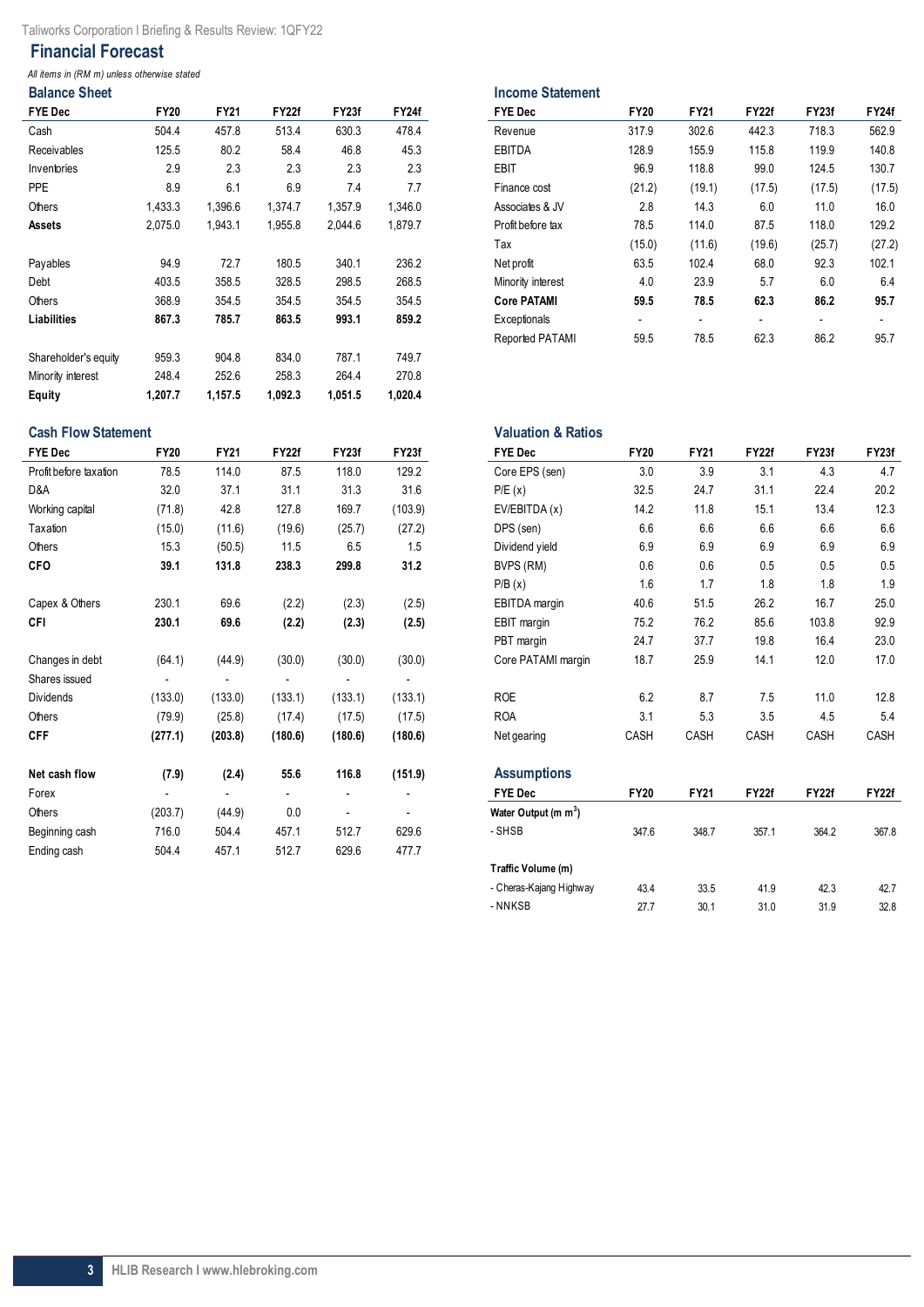### **Disclaimer**

The information contained in this report is based on data obtained from sources believed to be reliable. However, the data and/or sources have not been independently verified and as such, no representation, express or implied, are made as to the accuracy, adequacy, completeness or reliability of the info or opinions in the report.

Accordingly, neither Hong Leong Investment Bank Berhad nor any of its related companies and associates nor person connected to it accept any liability whatsoever for any direct, indirect or consequential losses (including loss of profits) or damages that may arise from the use or reliance on the info or opinions in this publication.

Any information, opinions or recommendations contained herein are subject to change at any time without prior notice. Hong Leong Investment Bank Berhad has no obligation to update its opinion or the information in this report.

Investors are advised to make their own independent evaluation of the info contained in this report and seek independent financial, legal or other advice regarding the appropriateness of investing in any securities or the investment strategies discussed or recommended in this report. Nothing in this report constitutes investment, legal, accounting or tax advice or a representation that any investment or strategy is suitable or appropriate to your individual circumstances or otherwise represents a personal recommendation to you.

Under no circumstances should this report be considered as an offer to sell or a solicitation of any offer to buy any securities referred to herein.

Hong Leong Investment Bank Berhad and its related companies, their associates, directors, connected parties and/or employees may, from time to time, own, have positions or be materially interested in any securities mentioned herein or any securities related thereto, and may further act as market maker or have assumed underwriting commitment or deal with such securities and provide advisory, investment or other services for or do business with any companies or entities mentioned in this report. In reviewing the report, investors should be aware that any or all of the foregoing among other things, may give rise to real or potential conflict of interests.

This research report is being supplied to you on a strictly confidential basis solely for your information and is made strictly on the basis that it will remain confidential. All materials presented in this report, unless specifically indicated otherwise, are under copyright to Hong Leong Investment Bank Berhad. This research report and its contents may not be reproduced, stored in a retrieval system, redistributed, transmitted or passed on, directly or indirectly, to any person or published in whole or in part, or altered in any way, for any purpose.

This report may provide the addresses of, or contain hyperlinks to websites. Hong Leong Investment Bank Berhad takes no responsibility for the content contained therein. Such addresses or hyperlinks (including addresses or hyperlinks to Hong Leong Investment Bank Berhad own website material) are provided solely for your convenience. The information and the content of the linked site do not in any way form part of this report. Accessing such website or following such link through the report or Hong Leong Investment Bank Berhad website shall be at your own risk.

1. As of 26 May 2022, Hong Leong Investment Bank Berhad has proprietary interest in the following securities covered in this report: (a) -.

2. As of 26 May 2022, the analyst(s) whose name(s) appears on the front page, who prepared this report, has interest in the following securities covered in this report: (a) -.

#### **Published & printed by:**

**Hong Leong Investment Bank Berhad (10209-W)** Level 28, Menara Hong Leong, No. 6, Jalan Damanlela, Bukit Damansara, 50490 Kuala Lumpur Tel: (603) 2083 1800 Fax: (603) 2083 1766

#### **Stock rating guide**

| <b>BUY</b>       | Expected absolute return of $+10\%$ or more over the next 12 months.                                              |  |
|------------------|-------------------------------------------------------------------------------------------------------------------|--|
| <b>HOLD</b>      | Expected absolute return of -10% to +10% over the next 12 months.                                                 |  |
| <b>SELL</b>      | Expected absolute return of -10% or less over the next 12 months.                                                 |  |
| UNDER REVIEW     | Rating on the stock is temporarily under review which may or may not result in a change from the previous rating. |  |
| <b>NOT RATED</b> | Stock is not or no longer within regular coverage.                                                                |  |
|                  |                                                                                                                   |  |

## **Sector rating guide**

| overweight | Sector expected to outperform the market over the next 12 months.           |
|------------|-----------------------------------------------------------------------------|
| NEUTRAL    | Sector expected to perform in-line with the market over the next 12 months. |
|            |                                                                             |